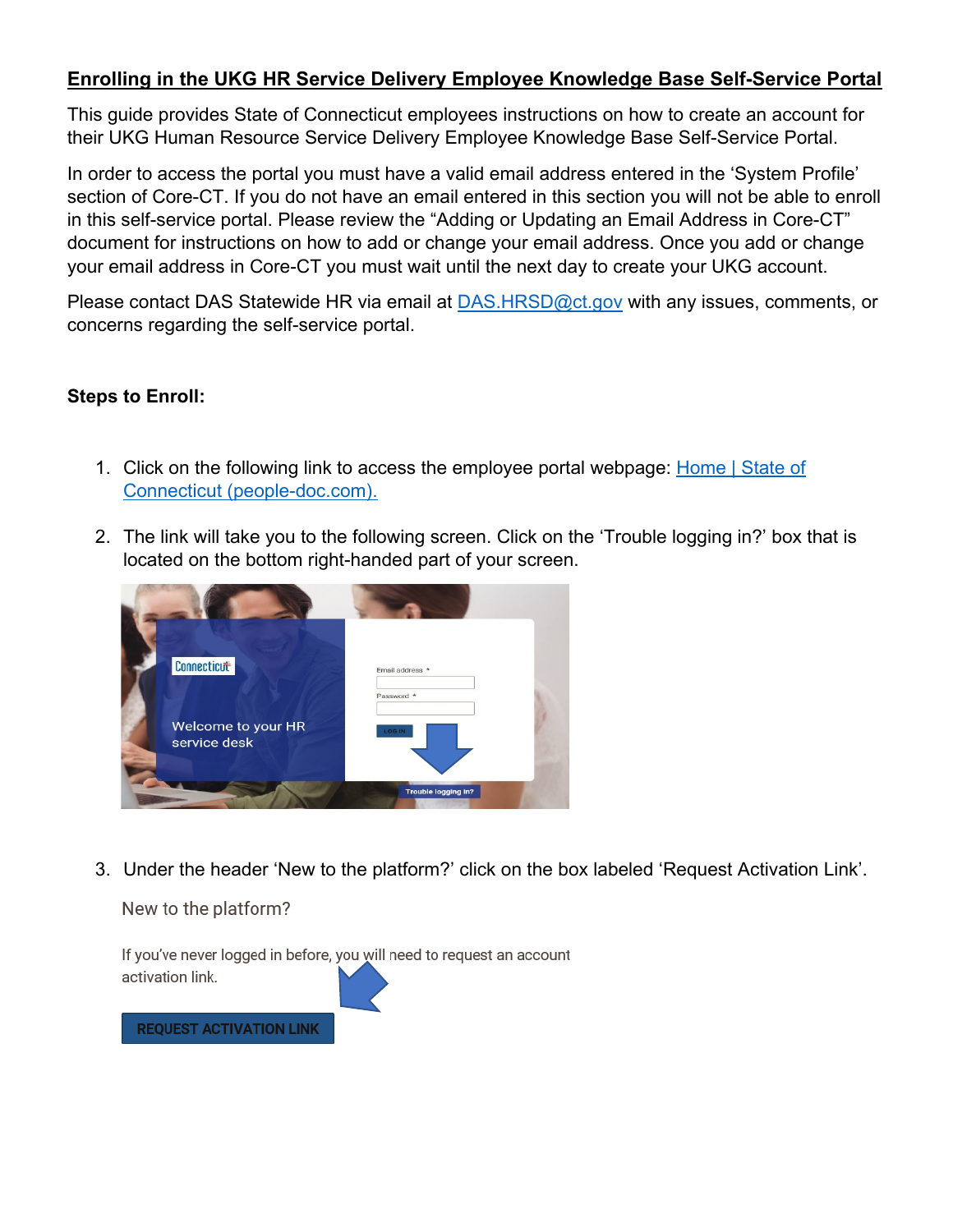4. You will be redirected to the screen below. Enter your professional or personal email address that is stored in the 'System Profile' area of Core-CT and click on 'Send Invitation'.

|  | <b>Enter your professional email</b>                                                                                                                                |                          |  |  |
|--|---------------------------------------------------------------------------------------------------------------------------------------------------------------------|--------------------------|--|--|
|  | We'll send you an invitation to sign up.                                                                                                                            |                          |  |  |
|  | Professional email address:                                                                                                                                         | john.doe@mycompany.com   |  |  |
|  |                                                                                                                                                                     | <b>SEND INVITATION »</b> |  |  |
|  |                                                                                                                                                                     |                          |  |  |
|  |                                                                                                                                                                     |                          |  |  |
|  | Need help?                                                                                                                                                          |                          |  |  |
|  | If you don't know your professional email address or can't access your inbox, contact your IT or HR team. For any other questions, contact<br>PeopleDoc assistance. |                          |  |  |

5. The following message will appear. Please check your inbox for a message titled '[State of Connecticut] Create your account'.



6. Click on the link contained in the email that directs you to activate your account. If you do not receive an email within a few minutes, please check your junk or spam folders. If you still do not receive an email, please contact **[DAS.HRSD@ct.gov](mailto:DAS.HRSD@ct.gov)** for further instructions.